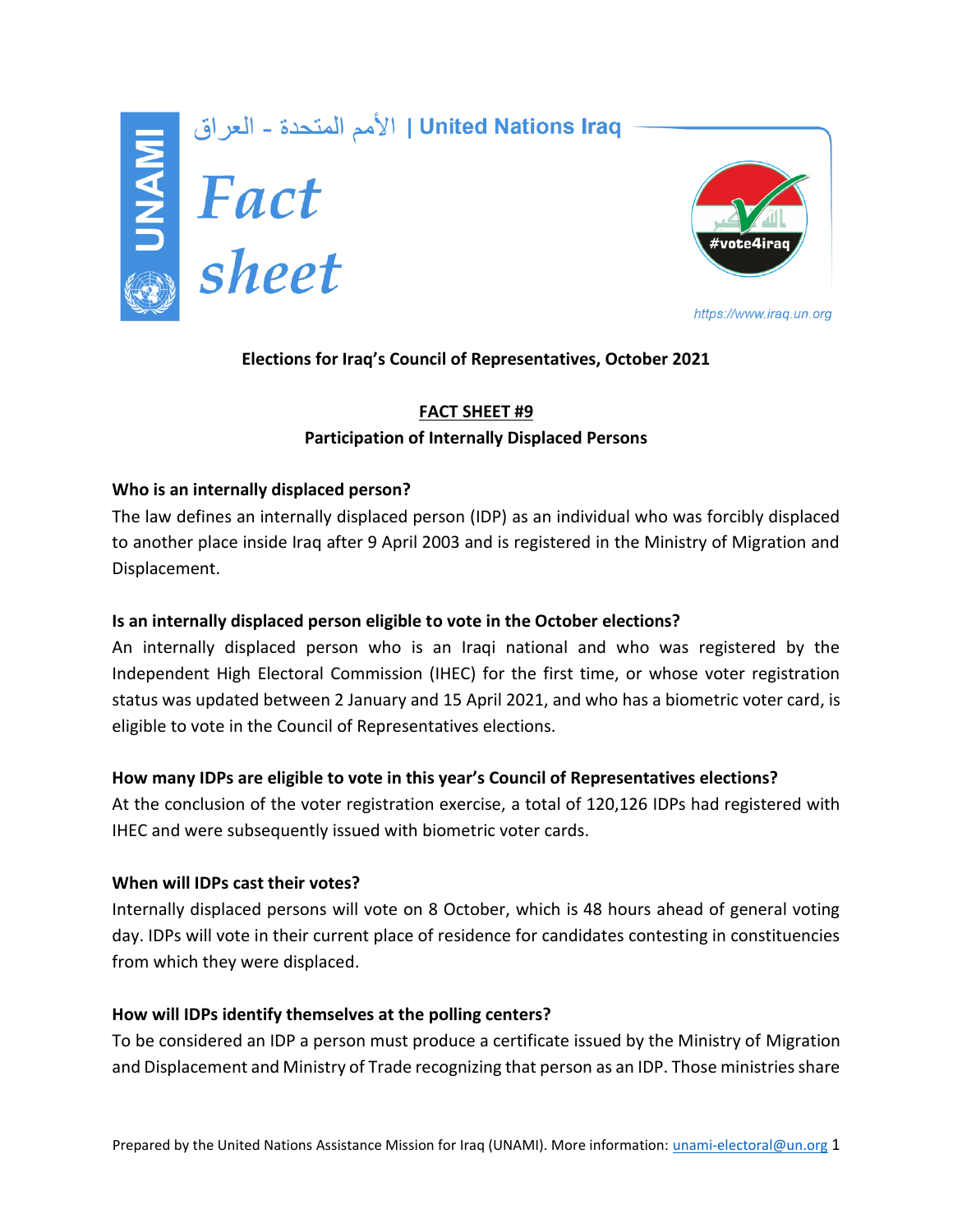the list of persons with IHEC. In addition, an IDP can only be allowed to vote if he/she presents a biometric voter card at the polling station.

| Governorat<br>e Code | <b>Governorate Name</b> | IDP voters #        | <b>IDP PCs #</b>        | <b>IDP PSs #</b> |
|----------------------|-------------------------|---------------------|-------------------------|------------------|
| $\overline{4}$       | Dahuk                   | 69439               | 31                      | 163              |
| 5                    | Erbil                   | 25199               | 20                      | 62               |
| 6                    | Sulaymaniyah            | 11115               | 9                       | 26               |
| $14\,$               | Kirkuk                  | 6451                | $\overline{\mathbf{4}}$ | 15               |
| 22                   | Anbar                   | 3807                | $\overline{2}$          | 9                |
| 28                   | Najaf                   | 1403                | 3                       | 3                |
| 12                   | Ninewa                  | 714                 | $\mathbf 1$             | $\mathbf{2}$     |
| 25                   | Karbala                 | 443                 | $\mathbf 1$             | $\mathbf 1$      |
| 23                   | Baghdad Karkh           | 393                 | $\mathbf 1$             | $\mathbf 1$      |
| 31                   | Qadissiya               | 216                 | $\overline{2}$          | $\overline{2}$   |
| 21                   | Diyala                  | 200                 | $\overline{2}$          | $\mathbf{2}$     |
| 26                   | Wassit                  | 198                 | $\mathbf 1$             | $\mathbf 1$      |
| 35                   | Basrah                  | 196                 | 3                       | $\mathbf{3}$     |
| 24                   | Babylon                 | 193                 | $\mathbf 1$             | $\mathbf 1$      |
| 33                   | Thi-Qar                 | 104                 | $\overline{2}$          | $\overline{2}$   |
| 34                   | Missan                  | 40                  | 2                       | $\overline{2}$   |
| 32                   | Muthana                 | 15                  | $\mathbf 1$             | $\mathbf 1$      |
| $\mathbf 1$          | <b>Baghdad Rusafa</b>   | $\mathsf 0$         | $\pmb{0}$               | 0                |
| 27                   | Salah Al-Din            | $\mathsf{O}\xspace$ | $\mathsf 0$             | $\pmb{0}$        |
| Total                |                         | 120,126             | 86                      | 296              |

| IDP Registration and Polling Centre (PC) / Polling Station (PS) breakdown |  |  |
|---------------------------------------------------------------------------|--|--|
|---------------------------------------------------------------------------|--|--|